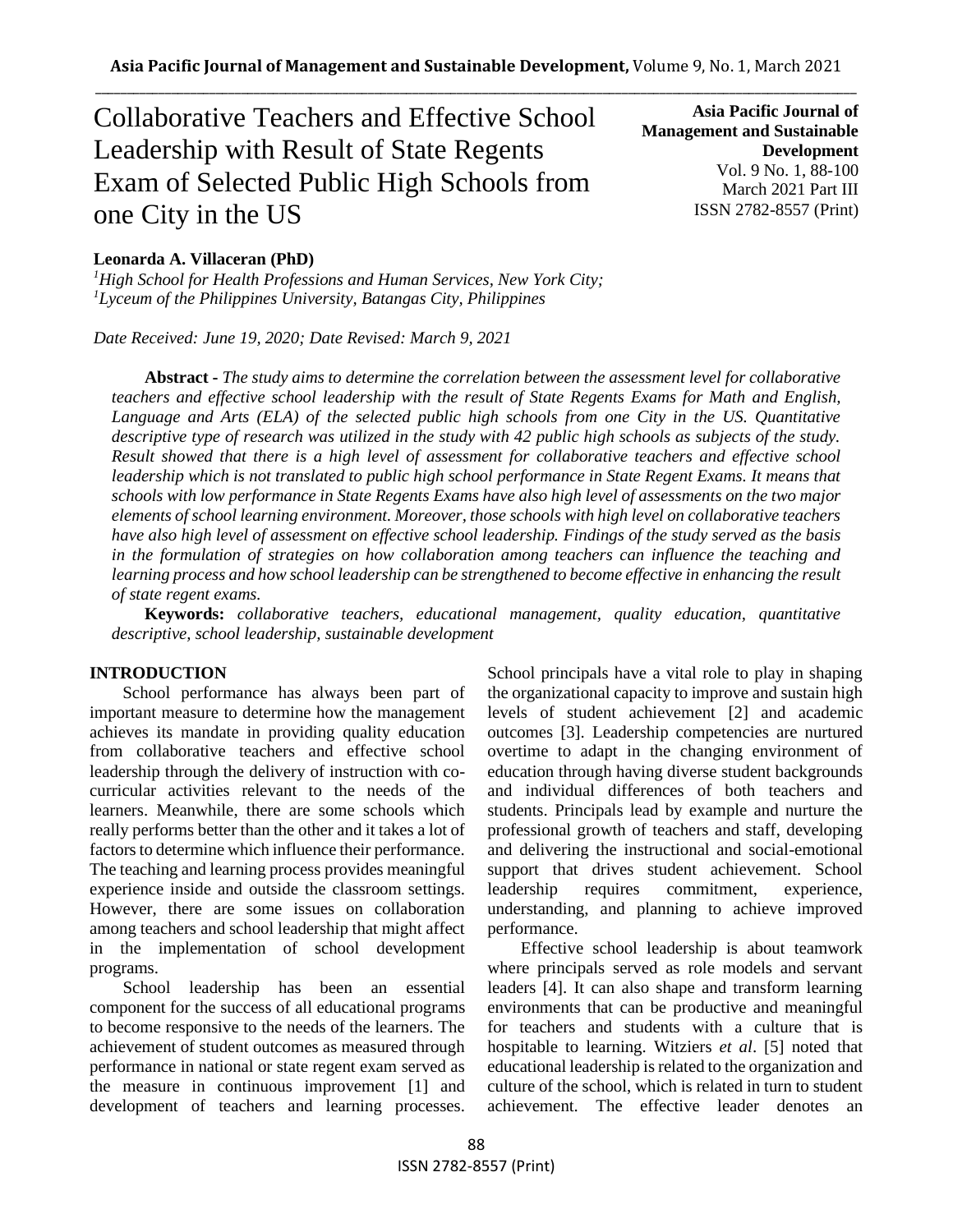embodiment for the external contingency of the group, which in this case is the school and community members [6]. According to Notman and Henry [7], effective principals use multiple leadership strategies for leading teachers to raise levels of student achievement. School principals today face several challenges and many dysfunctional schools are plagued by low teacher morale, drug abuse by learners and violence. While many critics argue that it is necessary to bring back morality and ethics in "messy workplaces", others do not agree [8]. Schools that have successfully turned around have typically been guided by school principals who demonstrate high levels of turnaround leadership competencies. Garza et al. [9] emphasized that effective school leadership has something to do with the preparation of principals for higher responsibility and understanding of their duties and responsibilities as part of commitment to the achievement of the vision and mission of the learning institution.

Effective leadership also promotes collaboration among teachers and other stakeholders. Collaboration builds an atmosphere of trust and confidence among the teachers and academic community. The camaraderie and support for one another helps in bringing positive outcomes in learning new strategies and techniques on how to deliver quality instruction and educational services to the students.

The study of Sammons et al. [3] highlighted the importance of a model of leadership practice that promotes an orderly and favourable behavioural climate, positive learner motivation and a learning culture that predicts positive changes in pupil behaviour and attendance as intermediate outcomes that promote improvement and attainment of educational goals. Having a supportive environment across all stakeholders like students, teachers, administrators and parents is an essential element of success in achieving the goal of quality education. Thus, the results of this study could be used as a tool to improve observation technique and feed backing for faculty members and staff.

This study attempted to examine performance of low performing high schools for two years from SY 2016-2017 to SY 2017-2018 from one City in the US in terms of collaborative teachers, and effective school leadership based on the perspective of students and teachers. It specifically aimed to determine the assessment level for having collaborative teachers in terms of cultural awareness and inclusive classroom instruction, innovation and collective responsibility,

peer collaboration, quality of professional development and school commitment; and assessment for effective school leadership in terms of inclusive leadership, instructional leadership, program coherence and teacher influence; and test the significant relationship between collaborative teachers and effective school leadership. The study also investigated the result of English, Language and Arts (ELA) and Math State Regents Exam and their relationship with the collaborative teachers and effective school leadership. Findings of the study were utilized as insights to formulate strategies in enhancing the student performance in ELA and Math.

# **METHODS**

## **Research design**

The researcher used descriptive research method in this study. Descriptive research is a quantitative research method that attempts to collect quantifiable information for statistical analysis of the population sample. The information collected were the survey results from 42 low performing public high schools from one City in the US.

## **Participants**

The researcher selected 42 low performing public high schools from one City in the US for SY 2016-2017 and SY 2017-2018 based on the US Failing Schools-2015 Reports. The respondents of the annual School Survey were the students, teachers and parents of these schools.

## **Instrument**

The Collaborative Teachers element is made up of six measures: Peer Collaboration, Cultural Awareness, Inclusive Classroom Instruction, Innovation and Collective Responsibility, School Commitment, and Quality Professional Development. The element draws from each respondent group (i.e., teachers, parents and students). All of these were from previously validated measures. All measures had high reliability, with an alpha over .70. Many measures had at least a moderate level of within-school agreement. However, the Cultural Awareness, Inclusive Classroom Practice, and Reflective Dialogue measures had low levels of withinschool agreement. School Commitment and Focus on Student Learning had high within-school agreement, and the rest had a moderate amount; had face and content validity, all measures except Cultural Awareness (student and parent) and Quality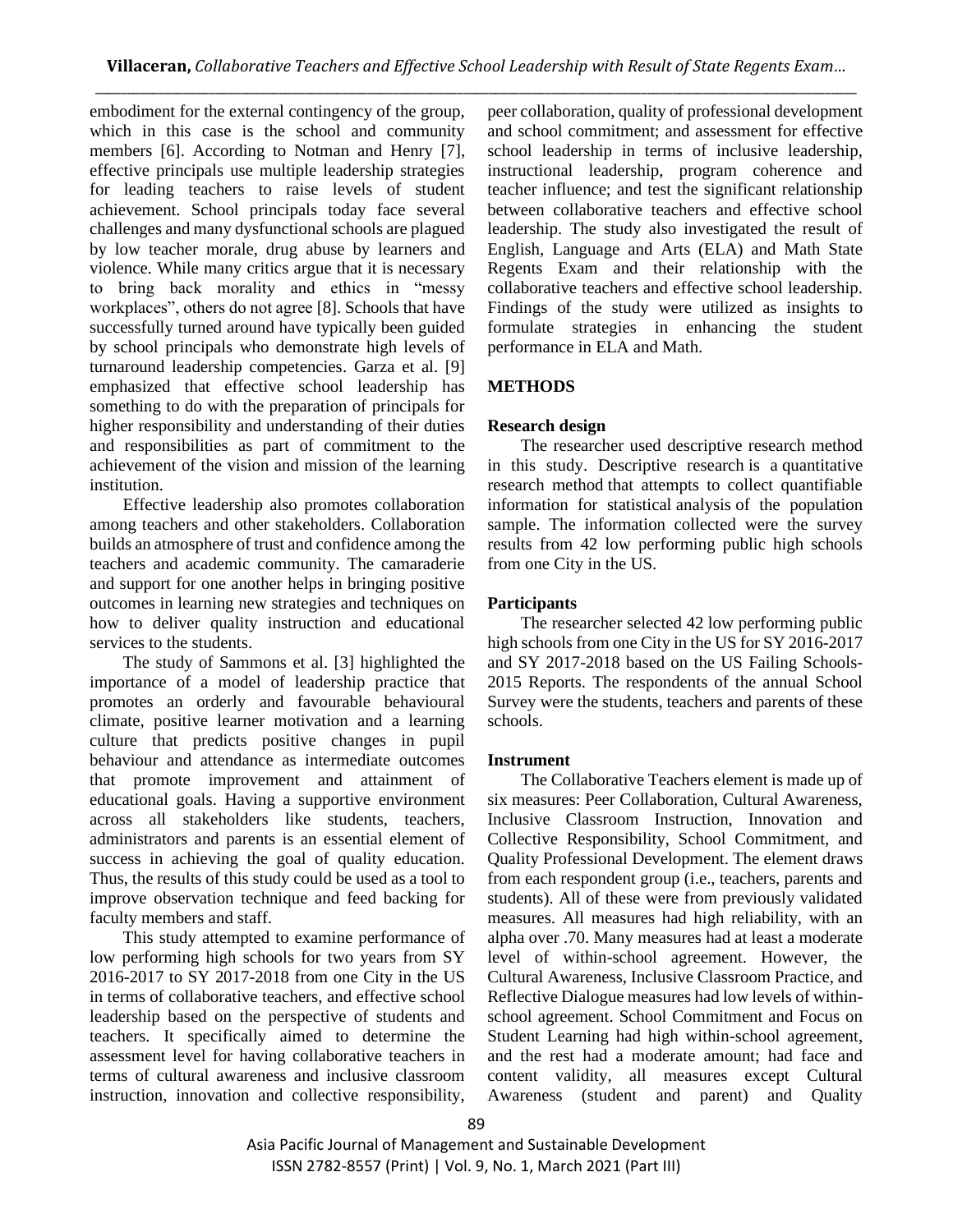Professional Development (high school) had concurrent validity, as indicated by positive correlations with academic achievement.

The Effective Leadership element consists of three measures: Teacher Influence, Instructional Leadership, and Program Coherence. All three measures were included on the teacher and parent versions of the survey. All measures had high reliability, as indicated by an alpha over 0.70 within-school agreement were high for all of the measures and content had concurrent validity (i.e., had positive correlations with student academic achievement).

#### **Procedure**

This research used quantitative documentary analysis. The data were retrieved from the website of the State School Survey and were tabulated and analyzed to find patterns and relationships among variables. Document analysis is a form of qualitative research in which documents are interpreted by the researcher to give voice and meaning around an assessment topic [10]. Analyzing documents incorporates coding content into themes similar to how focus group or interview transcripts are analyzed [10]. A rubric can also be used to grade or score document. There are three primary types of documents. One of them is public record. It is the official, ongoing records of an organization's activities. The documents in this study were survey results from all respondents of the 42 low performing public high schools from one City in the US during the last two school years. For ethical consideration, names of schools were not mentioned in the study.

#### **Data Analysis**

Weighted Mean, Percentage and Rank were the descriptive statistical tools used to describe the result of survey. Pearson Product Moment Correlation coefficient was used to test the significant relationship between collaborative teachers and effective school leadership with ELA and Math State Regents Exams. The given scale was used to interpret the result of the data gathered: 3.50-4.00: Strongly Agree/All; 2.50- 3.49: Agree/A Lot; 1.50-2.49: Disagree/Some; 1.00- 1.49: Strongly Disagree/None.

#### **RESULTS AND DISCUSSION**

Table 1 shows Collaborative Teachers Element in terms of Cultural Awareness. Result revealed that the overall mean score of 3.14 implies that there is a high level of cultural awareness among the students. They

agreed that they feel that their teachers respect their culture/background (3.30); and in general, their teachers treat the students from different cultures or backgrounds equally (3.25). There is a diversity of culture in the classroom setting and respecting cultural diversity is considered a practice that everyone shared in the community. Teachers are aware of the cultural background of the students and have high regards of the cultural differences. They respect the different practices of each culture. The study of Gay [11] gives emphasis on "teaching to" cultural diversity which helps students acquire more accurate knowledge about the lives, cultures, contributions, experiences, and challenges of different ethnic and racial groups in U.S. society. This knowledge is often unrecognized or denigrated in conventional schooling.

## **Table 1. Collaborative Teachers Element in terms of Cultural awareness**

| Rank | <b>Cultural awareness: Students</b>                                                                                                                | WМ   | VI    |
|------|----------------------------------------------------------------------------------------------------------------------------------------------------|------|-------|
| 1    | I feel that my teachers respect my<br>culture/background.                                                                                          | 3.30 | Agree |
| 2    | In general, my teachers treat<br>students from different cultures or<br>backgrounds equally.                                                       | 3.25 | Agree |
| 3    | I see people of many races,<br>ethnicities, cultures, and<br>backgrounds represented in the<br>curriculum.                                         | 3.20 | Agree |
| 4    | In general, my teachers present<br>positive images of people from a<br>variety of races, ethnicities,<br>cultures, and backgrounds.                | 3.16 | Agree |
| 5    | My teachers use examples of<br>student's different<br>cultures/backgrounds/families in<br>their lesson to make learning more<br>meaningful for me. | 3.02 | Agree |
| 6    | In general, my teachers make their<br>lessons relevant to my everyday<br>life experiences.                                                         | 2.89 | Agree |
|      | <b>Overall Mean</b>                                                                                                                                | 3.14 | Agree |

They also agreed that they see people of many races, ethnicities, cultures, and backgrounds represented in the curriculum (3.20) and their teachers present positive images of people from a variety of races, ethnicities, cultures, and backgrounds (3.16). They avoid imposing their own values and they resist stereotyping. They relate the lessons and curriculum from different background and ethnicities where real life examples are being considered for discussion.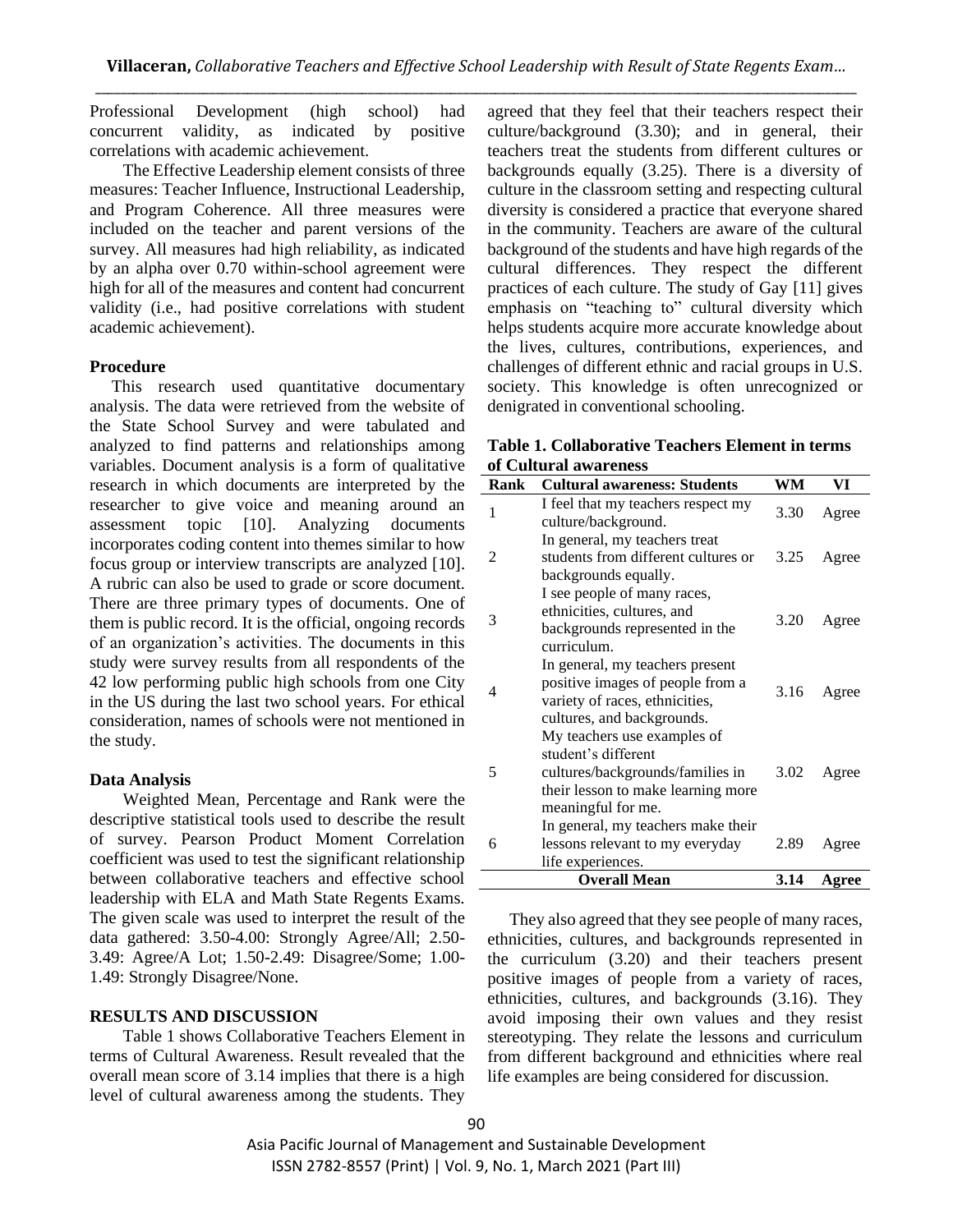The respondents also agreed that their teachers use examples of student's different cultures/backgrounds/ families in their lesson to make learning more meaningful for me (3.02) and their teachers make their lessons relevant to their everyday life experiences (2.89).

Grady et al. [12] believed that cultural awareness and sensitivity are impacted through classroom instruction. Belli's [13] research indicated that participants were found to learn culture mainly to develop their cultural awareness and maintain better communication with people from different cultures. In the light of findings, necessary implications were provided for teachers and teacher educators regarding raising cultural awareness of students and developing positive attitudes towards incorporation of target culture into language instruction.

| Table 2. Collaborative Teachers in terms of |
|---------------------------------------------|
| <b>Inclusive Classroom Instruction</b>      |

| $\bf R$        | <b>Inclusive Classroom</b>          | WM   | VI    |
|----------------|-------------------------------------|------|-------|
|                | <b>Instruction: Teacher</b>         |      |       |
|                | modify instructional activities and |      |       |
| 1              | materials to meet the               | 3.48 | Agree |
|                | developmental needs and learning    |      |       |
|                | interests of all my students.       |      |       |
|                | use my students' prior knowledge    |      |       |
| $\overline{c}$ | to make my lessons relevant to      | 3.47 | Agree |
|                | their everyday life.                |      |       |
|                | adapt instruction to ensure it      |      |       |
| 3              | represents all                      | 3.35 | Agree |
|                | cultures/backgrounds positively.    |      |       |
|                | design appropriate instruction that |      |       |
|                | is matched to students' need (e.g.  |      |       |
| 4              | English language learners (ELL)     | 3.32 | Agree |
|                | proficiency and students with       |      |       |
|                | disabilities)                       |      |       |
|                | distinguish linguistic/cultural     |      |       |
| 5              | differences from learning           | 3.19 | Agree |
|                | difficulties.                       |      |       |
|                | develop appropriate Individual      |      |       |
| 6              | <b>Education Programs for my</b>    | 3.09 | Agree |
|                | students with disabilities.         |      |       |
|                | apply my knowledge of parents'      |      |       |
|                | various cultural backgrounds        |      |       |
| 7              | when collaborating with them        | 3.06 | Agree |
|                | regarding their child's educational |      |       |
|                | progress.                           |      |       |
|                | receive support around how to       |      |       |
| 8              | incorporate students' cultural and  | 3.00 | Agree |
|                | linguistic backgrounds in my        |      |       |
|                | practice                            |      |       |
|                | <b>Overall Mean</b>                 | 3.25 | Agree |

Table 2 shows collaborative teacher element in terms of Inclusive Classroom Instruction with overall mean score of 3.25 which signifies a high level of assessment the teachers. They agreed that teachers modify instructional activities and materials to meet the developmental needs and learning interests of all the students (3.48) and use their students' prior knowledge to make their lessons relevant to the everyday life (3.47). It is good to note that teachers are aware of the individual differences of the students where they need to adjust to whatever activities that the students would be interested and enthusiastic to learn from the materials. Assimilation of students' prior knowledge to the lesson and finding the relation of the topic to the real-life situation provides active involvement of the students during discussion because they could be able to connect with the examples of the teachers. Davis [14] emphasized that classroom teachers are required to help their students to effectively make the transition from teaching theory to using culturally relevant instructional. This is through their instructional practice which determines the relevance of what is being taught and how their teaching connects to their lives.

They agreed that they adapt instruction to ensure it represents all cultures/backgrounds positively (3.35); and design appropriate instruction that is matched to students' need like English Language learners (ELL) proficiency and students with disabilities (3.32). They also distinguish linguistic/cultural differences from learning difficulties (3.19) and develop appropriate Individual Education Programs for students with disabilities (WM =  $3.09$ ) as well as apply knowledge of parents' cultural backgrounds when collaborating with them regarding their child's educational progress (3.06). However, teachers agreed that they also receive support around on how to incorporate students' cultural and linguistic backgrounds in their practice (3.00) with the least weighted mean score.

Hall et al. [15] said that differentiated instruction is a process to teaching and learning for students of differing abilities in the same class. The intent of differentiating instruction is to maximize each student's growth and individual success by meeting each student where he or she is and assisting in the learning process". Thakur (2014) noted that when teachers consider students' interest, they give students the opportunity to develop skills and concepts through the topics which students enjoy studying. When teachers consider learning styles, they plan learning activities taking into account visual, auditory, and kinesthetic preferences. Furthermore, teaching and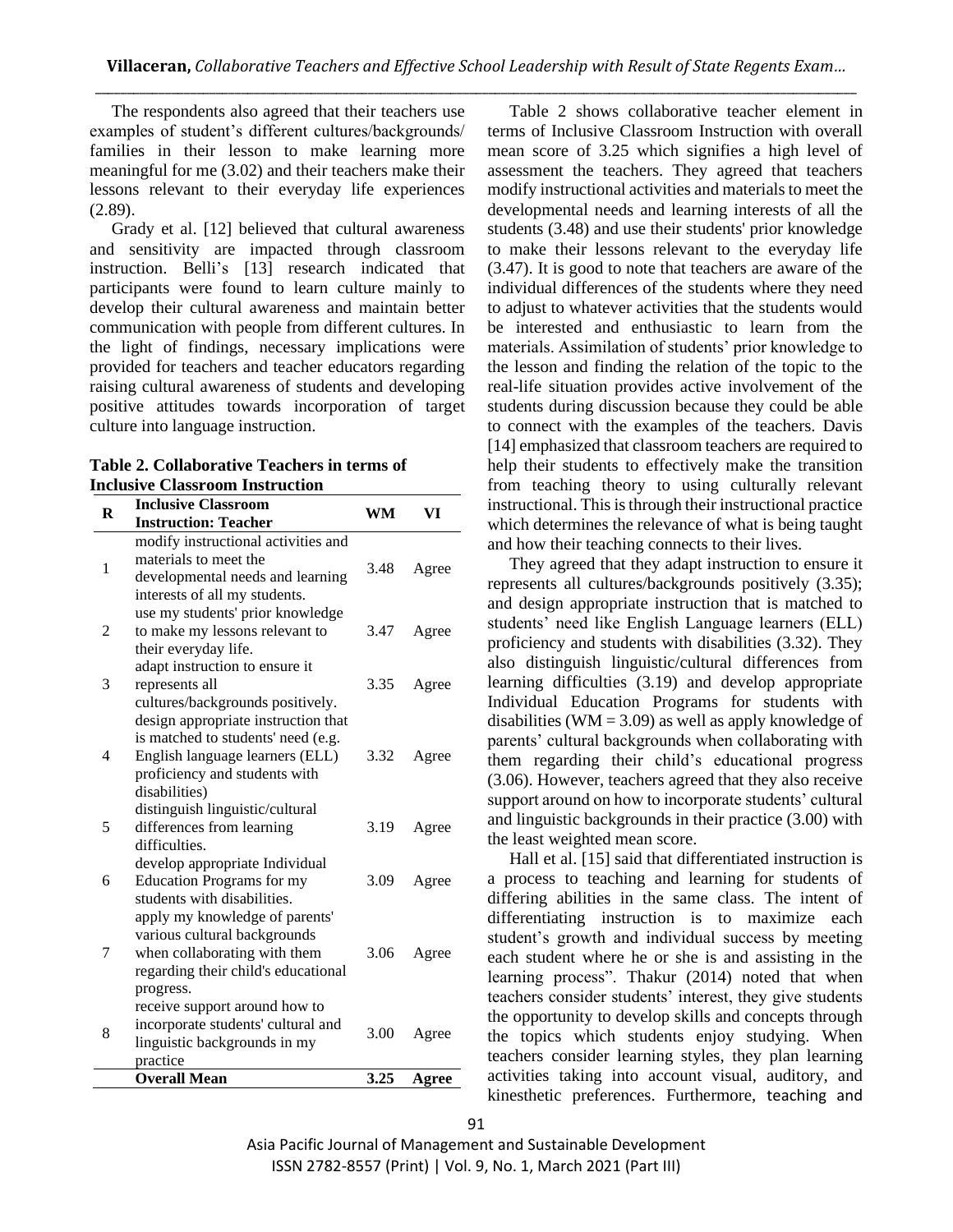learning are influenced by data collection, interpretation and usage. Conducting relevant professional faculty development activities to improve the quality and type of instructional services needed to meet the individual needs of the students follows extensive data gathering.

**Table 3. Collaborative Teachers Element in terms of Innovation and Collective responsibility**

| R | <b>Innovation and Collective</b><br>responsibility: Teacher                    | WМ   | VI      |
|---|--------------------------------------------------------------------------------|------|---------|
| 1 | feel responsible that all students<br>learn?                                   | 3.20 | $A$ Lot |
| 2 | are actively trying to improve<br>their teaching?                              | 3.17 | A Lot   |
| 3 | take responsibility for improving<br>the school?                               | 2.95 | $A$ Lot |
| 4 | are eager to try new ideas?                                                    | 2.91 | A Lot   |
| 5 | help maintain discipline in the<br>entire school, not just their<br>classroom? | 2.75 | A Lot   |
|   | <b>Overall Mean</b>                                                            | 3.00 | A Lot   |

Table 3 shows Collaborative Teachers Element in terms of Innovation and Collective responsibility. Result showed that there is a high level of innovation and collective responsibility among teachers as denoted by the computed over all mean score of 3.00. A lot of teachers feel responsible that all students learn (3.20) and they are actively trying to improve their teaching (3.17). They take a lot of responsibility for improving the school (2.95) and they are eager to try new ideas (2.91) and they help maintain discipline in the entire school, not just their classroom (2.75).

They believe that it is their great responsibility to make the students learn from the way they deliver quality instruction, from the way they motivate the students and the way they provide proper guidance to the immediate concerns and challenges of the students. They also believe that teaching the students with the right kind of discipline provides deeper understanding of other attributes of positive behaviour and attitude towards teaching and learning process in the classroom. They are aware of their responsibility to enhance their reaching methodologies that would give different perspectives on how they deliver instruction.

Ajowi and Simatwa [16] believed that society itself could not function without the exercise of discipline. The use of guidance and counseling to promote discipline must continually be practiced and people must work harmoniously for the achievement of common purpose.

| Table 4. Collaborative Teachers Element in terms |  |  |
|--------------------------------------------------|--|--|
| of Peer collaboration                            |  |  |

| R | <b>Peer collaboration: Teacher</b>                                                                         |      | VI    |
|---|------------------------------------------------------------------------------------------------------------|------|-------|
|   | teachers talk with one another about<br>instruction                                                        | 3.38 | Agree |
|   | teachers design instructional programs<br>(e.g. lessons, units) together.                                  | 3.05 | Agree |
| 3 | teachers make a conscious effort to<br>coordinate their teaching with<br>instruction at other grade levels | 3.02 | Agree |
|   | the principal/school leader, teachers,<br>and staff collaborate to make this<br>school run effectively     | 2.97 | Agree |
|   | <b>Overall Mean</b>                                                                                        |      |       |

Table 4 shows Collaborative Teachers Element in terms of Peer collaboration. Result showed that there is a high level of peer collaboration among teachers as denoted by the computed overall mean score of 3.10. Moolenaar [17] found out that the pattern of social relationships among teachers may significantly enhance the understanding of the ways in which teacher collaboration takes place and contributes to student learning, teachers' instructional practice, and the implementation of reform.

Teachers agreed that they talk with one another about instruction (3.38) and they design instructional programs (e.g. lessons, units) together (3.05), teachers make a conscious effort to coordinate their teaching with instruction at other grade levels (3.02), the principal/school leader, teachers, and staff collaborate to make this school run effectively (2.97). Teachers learn how to share their knowledge and resources to make the delivery of instruction more extensive and coordinated.

Sharing was further specified in the study of Meirink, Imants, Meijer, and Verloop [18] with regard to differences in the content and aims of sharing. Different types of sharing were related to teacher learning. The results give cause to rethink the nature of interdependence in collaboration, and the nature of the relationship between collaboration and learning.

Table 5 shows Collaborative Teachers Element in terms of Quality of Professional development. Result showed that there is a high level of quality professional development among teachers as indicated by the computed overall mean score of 2.82.

Teachers agree that their professional development experiences this year have included opportunities to work productively with colleagues in the school (3.02); and have been sustained and coherently focused, rather than short-term and unrelated (2.92) as well included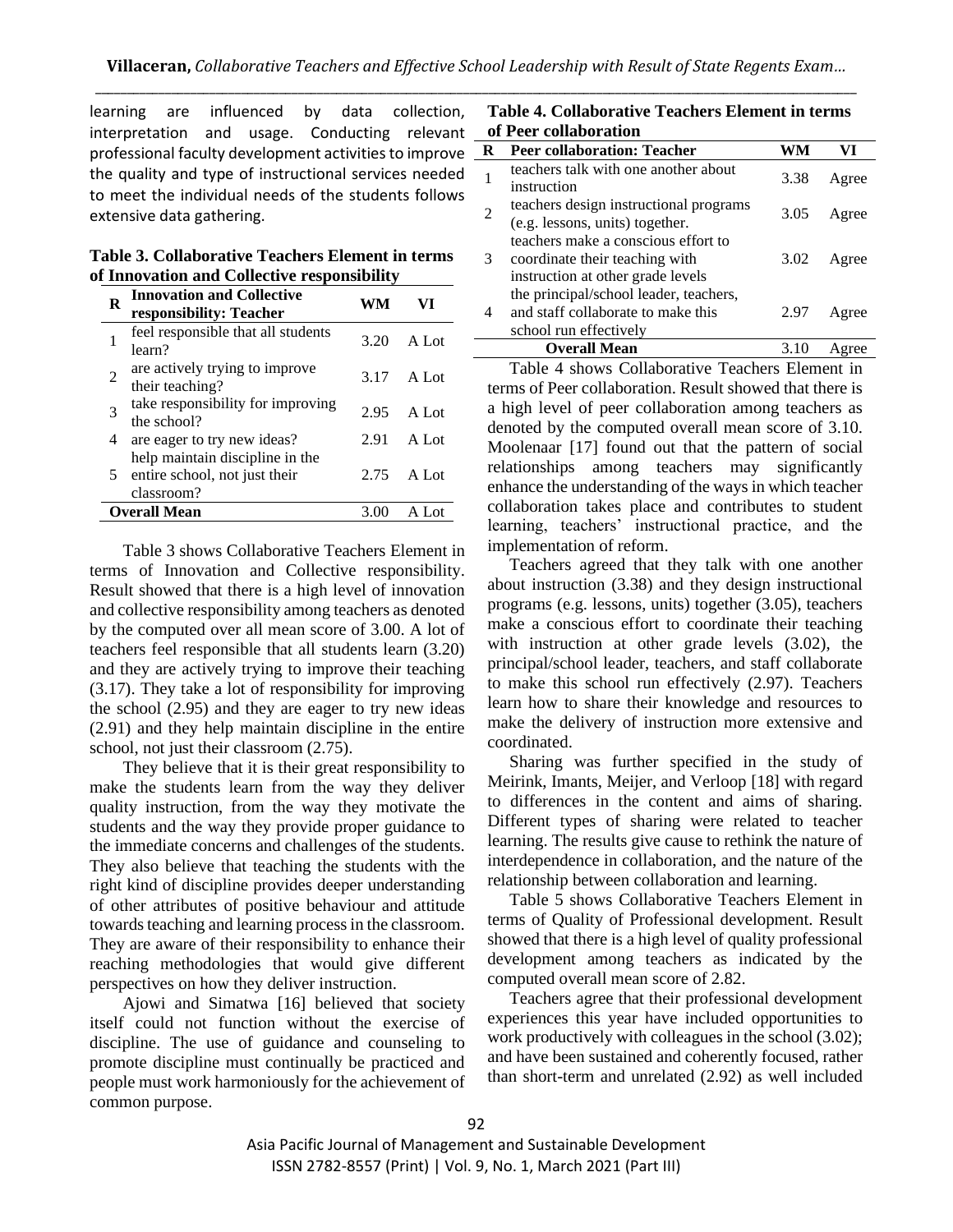enough time to think carefully about, try, and evaluate new ideas (2.86).

| Table 5. Collaborative Teachers in terms of |
|---------------------------------------------|
| <b>Quality of Professional Development</b>  |

| R              | <b>Quality of professional</b><br>development: Teacher<br>Overall, my professional<br>development experiences this<br>year have | WM   | VI       |
|----------------|---------------------------------------------------------------------------------------------------------------------------------|------|----------|
| 1              | included opportunities to work<br>productively with colleagues in<br>my school.                                                 | 3.02 | Agree    |
| $\mathfrak{D}$ | been sustained and coherently<br>focused, rather than short-term<br>and unrelated                                               | 2.92 | Agree    |
| 3              | included enough time to think<br>carefully about, try, and<br>evaluate new ideas.                                               | 2.86 | Agree    |
| 4              | included opportunities to work<br>productively with teachers from<br>other schools                                              | 2.48 | Disagree |
|                | <b>Overall Mean</b>                                                                                                             | 2.82 | Agree    |

However, teachers disagree that the professional development this year included opportunities to work productively with teachers from other schools (2.48). Continuing professional development is always an important aspect of growth on how teachers can still improve and develop their collaborative learning skills and competencies in terms of classroom management and leadership practices. Schmidt [19] noted that members of the education community have often argued for the use of professional development to provide teachers the means to reflect upon and make shifts in their practice based on the recommendations for reforming mathematics education.

**Table 6. Collaborative Teachers Element in terms of School commitment**

| R | <b>School commitment:</b><br>Teacher                                                      | WМ   |       |
|---|-------------------------------------------------------------------------------------------|------|-------|
|   | I usually look forward to each<br>working day at this school.                             | 3.00 | Agree |
|   | I would recommend this<br>school to other teachers as a<br>place to work.                 | 2.83 | Agree |
| 3 | I would recommend this<br>school to parents/guardians<br>seeking a place for their child. | 2.76 | Agree |
|   | <b>Overall Mean</b>                                                                       |      |       |

Table 3 shows Collaborative Teachers Element in terms of School commitment. Result showed that there is a high level of school commitment among teachers as indicated by the computed overall mean score of 2.86. Teachers have high level of school commitment when they usually look forward to each working day at school (3.00). They also have high level of commitment in recommending this school to other teachers as a place to work (2.83) as well as making recommendation of the school to parents/guardians seeking a place for their child (2. 76). School teachers believed in the capacity of their respective school to offer quality education to the community. Therefore, they are committed to recommend their schools to parents and guardians which help promote the school activities and gain support from them. It is part of the leadership style of the administrators on how to get the commitment of the teachers by proper handling and dealing with the concerns of everyone in the academic community. Aydin, Sarier and Uysal [20] affirmed that transformational leadership style affected job satisfaction and organizational commitment of teachers in a positive way. It was concluded that as the leadership style of administrator changes from transactional to transformational, the level of job satisfaction and organizational commitment of teachers rose.

**Table 7. Effective School Leadership Element in terms of Instructional leadership**

|              | <b>R</b> Instructional leadership: Teachers |      |    |
|--------------|---------------------------------------------|------|----|
|              | The principal/school leader at this         | WМ   | VI |
|              | school                                      |      |    |
| $\mathbf{1}$ | makes clear to the staff his or her         |      |    |
|              | expectations for meeting instructional      | 3.13 | A  |
|              | goals.                                      |      |    |
| 2            | sets high standards for student learning.   | 3.12 | A  |
| 3            | communicates a clear vision for this        |      |    |
|              | school.                                     | 3.08 | A  |
| 4            | carefully tracks student academic/lead      |      |    |
|              | progress.                                   | 3.08 | A  |
| 5.           | sets clear expectations for teachers about  |      |    |
|              | implementing what they have learned in      | 3.02 | A  |
|              | professional development.                   |      |    |
| 6            | understands how children learn.             | 2.99 | A  |
| 7            | knows what's going on in my classroom.      | 2.94 | A  |
| 8            | participates in instructional planning with |      |    |
|              | teams of teachers.                          | 2.8  | A  |
|              | Mean                                        | 3.02 | A  |

Table 7 shows Effective School Leadership Element in terms of Instructional Leadership. Results reveal that there is a high level of instructional leadership among schools under study as indicated by the computed composite mean score of 3.02. Teachers agree that the principal/school leader at the school makes clear to the staff his or her expectations for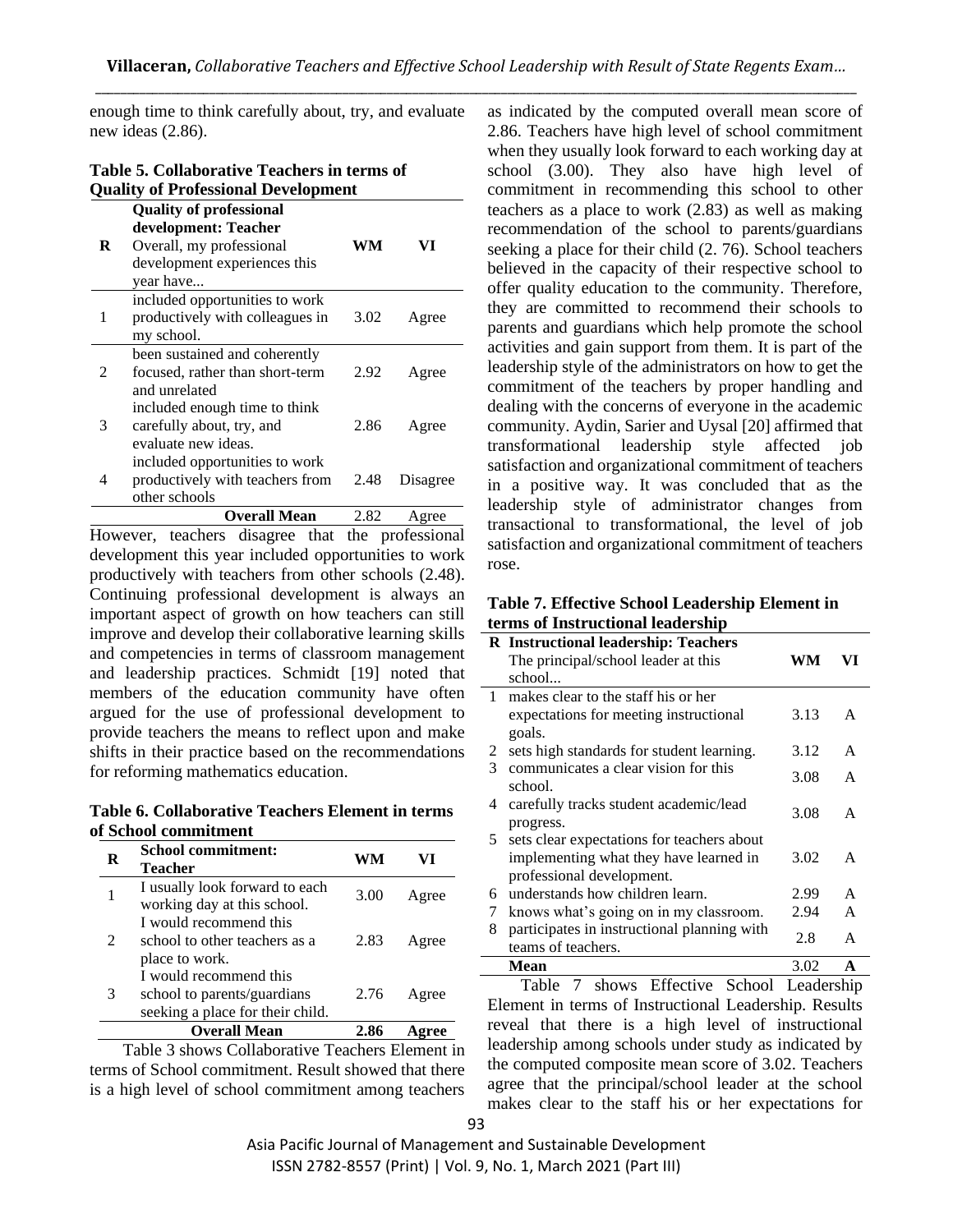meeting instructional goals (3.13), sets high standards for higher learning (3.12), communicates a clear vision for this school (3.08), and carefully tracks student academic progress (3.08).

School leaders who really value the vision, mission and goals of the institution make them visionary, futuristic and innovative. They see better views on the direction of the institutions through achieving excellence from the quality of their students.

Yoeli and Berkovich [21] believed that successful visionary educational leaders promote a shared vision with great commitment and manage to connect other organizational members to it. Findings of their study suggest that educational leaders should engage in a process of self-reflection in order to form a significant personal vision to which they can fully commit. Furthermore, the insights of leaders about what is important to them can create an open dialogue with other organizational members as well as the development of a shared vision.

They understand how children learn (2.99), set clear expectations for teachers about implementing what they have learned in professional development(3.02), and participate in instructional planning with teams of teachers (2.80). Teachers agree that the principal/school leader at their school makes clear to the staff his or her expectations for meeting instructional goals. The table also shows that teachers agree that the principal/school leader participates in instructional planning with teams of teachers which has the lowest rank.

Robinson [22] affirmed that building instructional leadership capabilities involves more, than educating individual leaders or leadership teams. It also involves creating the appropriate institutional and external conditions so that relevant capabilities can be exercised and developed. Preston et al. [4] emphasized the importance of teamwork which focuses on promoting and using the dominant skills of people, and community well-being in effective leadership. Meanwhile, Horng and Loeb [23] also emphasized that strong instructional leadership is essential for a school to be successful. However, defined narrowly only in terms of curriculum and classroom instruction, instructional leadership is unlikely to result in increased student learning or other desirable outcomes.

Table 8 shows effective school leadership element in terms of Program coherence. There is a high level of program coherence among the schools under study as indicated by the computed composite mean score of 2.85 for two consecutive years. Teachers agree that in

these schools, it is clear how all of the programs offered are connected to the school's instructional vision (2.90), and once they started a new program, they follow up to make sure it is working (2.82).

|                            | Table 8. Effective School Leadership Element in |  |
|----------------------------|-------------------------------------------------|--|
| terms of Program coherence |                                                 |  |

| WМ<br>In this school<br>it is clear how all of the programs offered<br>are connected to our school's instructional<br>2.90             |  |
|----------------------------------------------------------------------------------------------------------------------------------------|--|
|                                                                                                                                        |  |
| vision.                                                                                                                                |  |
| curriculum, instruction, and learning<br>2 materials are well coordinated across the<br>2.85<br>different grade levels at this school. |  |
| once we start a new program, we follow<br>2.82<br>up to make sure it is working.                                                       |  |
| Mean<br>2.85                                                                                                                           |  |

The respondents also agreed that the materials are well coordinated across the different grade levels at the school (2.85). Teachers agree that in their school it is clear how all of the programs offered are connected to their school's instructional vision. Ercetin and Maya [24] emphasized that it is well known that leadership plays a key role in school improvement and school effectiveness. Strategic leadership is a critical component in the effective development of schools. The key foci for those who led schools in the last two decades, in many countries, have been school effectiveness and school improvement. The emphasis now is shifting to focus on how short-term improvements can become sustainable.

**Table 9. Effective School Leadership Element in terms of Teacher influence**

|   | R Teacher influence: Teachers<br>In this school                                                                    | WM   | VI       |
|---|--------------------------------------------------------------------------------------------------------------------|------|----------|
| 2 | the principal/school leader<br>encourages feedback through<br>regular meetings with parent<br>and teacher leaders. | 3.07 | Moderate |
|   | How much influence do                                                                                              |      |          |
|   | teachers have over school policy                                                                                   |      |          |
|   | in each of the areas below?                                                                                        |      |          |
| 1 | Developing instructional<br>materials.                                                                             | 3.19 | Moderate |
| 3 | Selecting instructional materials<br>used in classrooms.                                                           | 3.02 | Moderate |
| 4 | Setting standards for student<br>behavior.                                                                         | 2.92 | Moderate |
|   | Mean                                                                                                               | 3.05 | Moderate |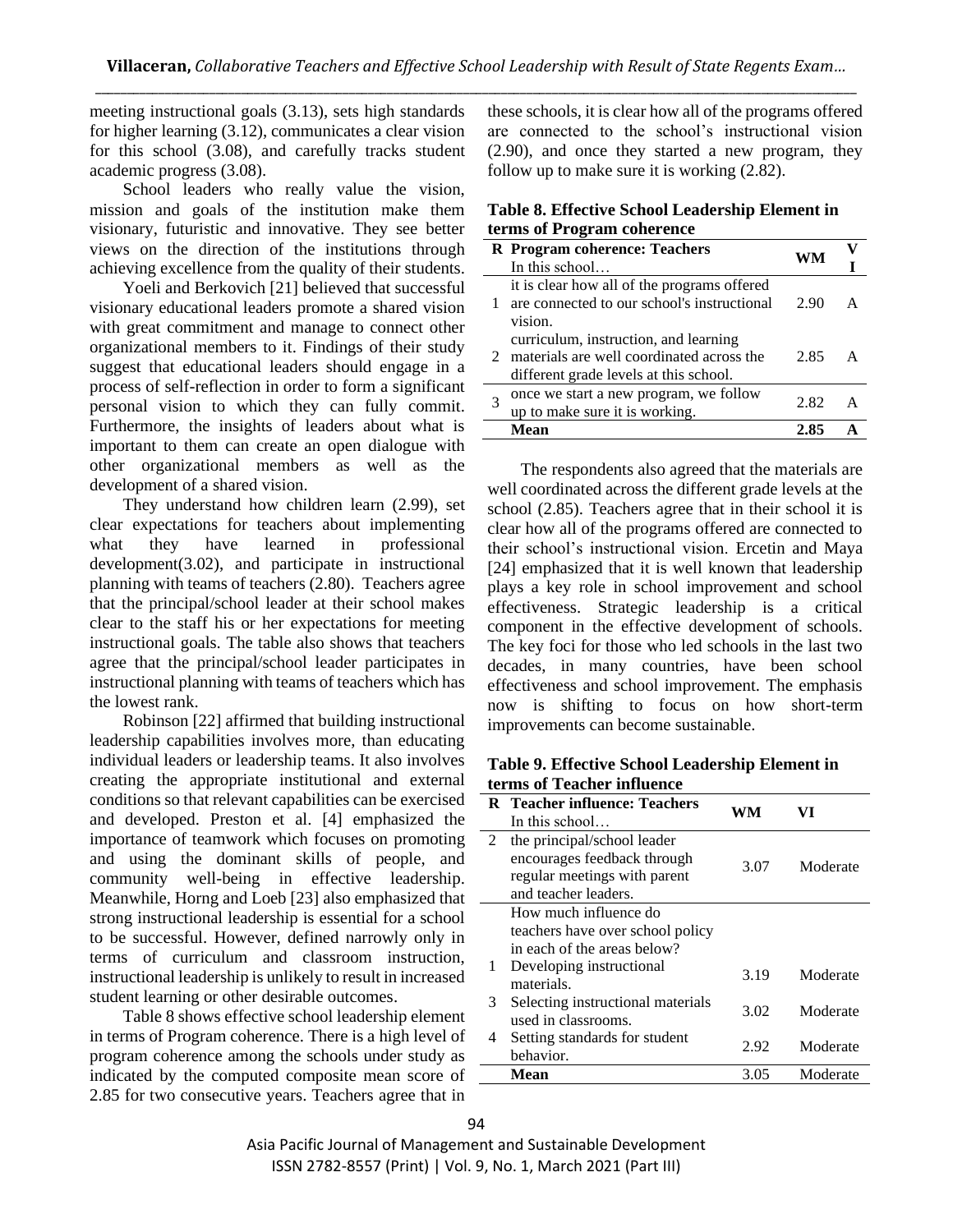Table 9 shows effective school leadership element in terms of teacher influence. There is a moderate level of teacher influence over school policy as indicated by the computed composite mean score of 3.05. Teachers rated moderate on encouraging principal/school leader feedback through regular meetings with parent and teacher leaders (3.07), and on influencing teachers over school policy in selecting instructional materials (3.02), as well as in developing instructional materials (3.19).

Having regular feedback mechanism to clients provides constant communication with the school leaders and the stakeholders. Making everyone aware of the school performance and how satisfied the students and parents on the educational services provided entail insights for continuous improvement [25]. Principals have the power of persuasion to promote ongoing school improvement [26]. The feedback being communicated properly through the right channel provides first-hand information to the concerned teachers and stakeholders.

Parents are considered important clients of the academic institution and getting their views and thoughts about the outcomes in terms of acquired knowledge, skills and values of their children brings information for developing more effective school plans and educational programs. Wirtz, Tambyah and Mattila [27] believed that customer feedback helps in identifying problem areas and strengths, and generates ideas for service improvements where most feedback is given to frontline employees directly rather than submitted through formal channels.

However, setting standards for student behavior (2.92) obtained the least mean score. Teachers in their schools have moderate influence over school policy in developing instructional materials. This table also shows that teachers have moderate influence over school policy in setting standards for student behavior. This item ranks the lowest in the survey.

Table 10 presents the summary of Composite Mean Scores of Collaborative Teachers and Effective School Leadership. Result showed that Inclusive Classroom instruction (CM=3.25) is considered the highest indicator under collaborative teachers followed by cultural awareness (CM=3.14) and peer collaboration (CM=3.10). Meanwhile, Teacher Influence (3.05) is considered the highest indicator under effective school leadership. Overall, both variables obtained a high level of assessment from the respondents.

| Leadership                                         |           |                |       |
|----------------------------------------------------|-----------|----------------|-------|
| <b>Collaborative</b><br><b>Teachers</b>            | <b>CM</b> | Interpretation | Level |
| Cultural awareness                                 | 3.14      | Agree          | High  |
| Inclusive Classroom<br>Instruction                 | 3.25      | Agree          | High  |
| Innovation and<br>Collective                       | 3.00      | A Lot          | High  |
| Responsibility<br>Peer collaboration<br>Quality of | 3.10      | Agree          | High  |
| professional<br>development                        | 2.82      | Agree          | High  |
| School commitment                                  | 2.86      | Agree          | High  |
| <b>Cluster Mean</b>                                | 3.03      |                | High  |
| <b>Effective School</b><br>Leadership              |           |                |       |
| Instructional<br>leadership                        | 3.02      | Agree          | High  |
| Program coherence                                  | 2.99      | Agree          | High  |
| Teacher influence                                  | 3.05      | Moderate       | High  |
| <b>Cluster Mean</b>                                | 3.02      |                | High  |

**Table 10. Summary of Composite Mean Scores of Collaborative Teachers and Effective School** 

**Table 11. Result of English, Language and Arts (ELA) State Regents Exam**

|                    |              |    | 2017          |    | 2018          |
|--------------------|--------------|----|---------------|----|---------------|
| <b>Description</b> | <b>Score</b> |    | $\frac{0}{0}$ |    | $\frac{0}{0}$ |
| Very Poor          | < 50         | 0  | $\theta$      | 3  | 7.1           |
| Poor               | $51-60$      | 10 | 24.4          | 16 | 38.1          |
| Fair               | $61 - 70$    | 22 | 53.7          | 20 | 47.6          |
| Satisfactory       | 71-75        | 9  | 22.0          | 3  | 7.1           |
|                    | Total        |    |               | 42 |               |

Table 11 shows the Result of English, Language and Arts State Regents Exam for SY 2016-2017 and 2017-2018. Out of 41 low performing schools, 22 schools (53.7%) scored between 61-70, nine (9) schools (22%) scored 71-75 and 10 schools (24.4%) scored 51-60 for SY 2016-2017. The passing score for ELA Regents Exam is 65. For SY 2017-2018, only three (3) out of 42 schools (7.1%) scored 71-75, 20 schools (47.6%) scored 61-70 and 16 schools (38.1%) scored 51-60. The number of schools that scored below passing mark of 65 increased.

Levine [28] emphasized that in the United States, those interested in English education have long debated the role and value of literature in high school students' education and lives. Over time, different groups have advocated for a range of sometimes overlapping and sometimes conflicting approaches to teaching literary reading and interpretation, including an emphasis on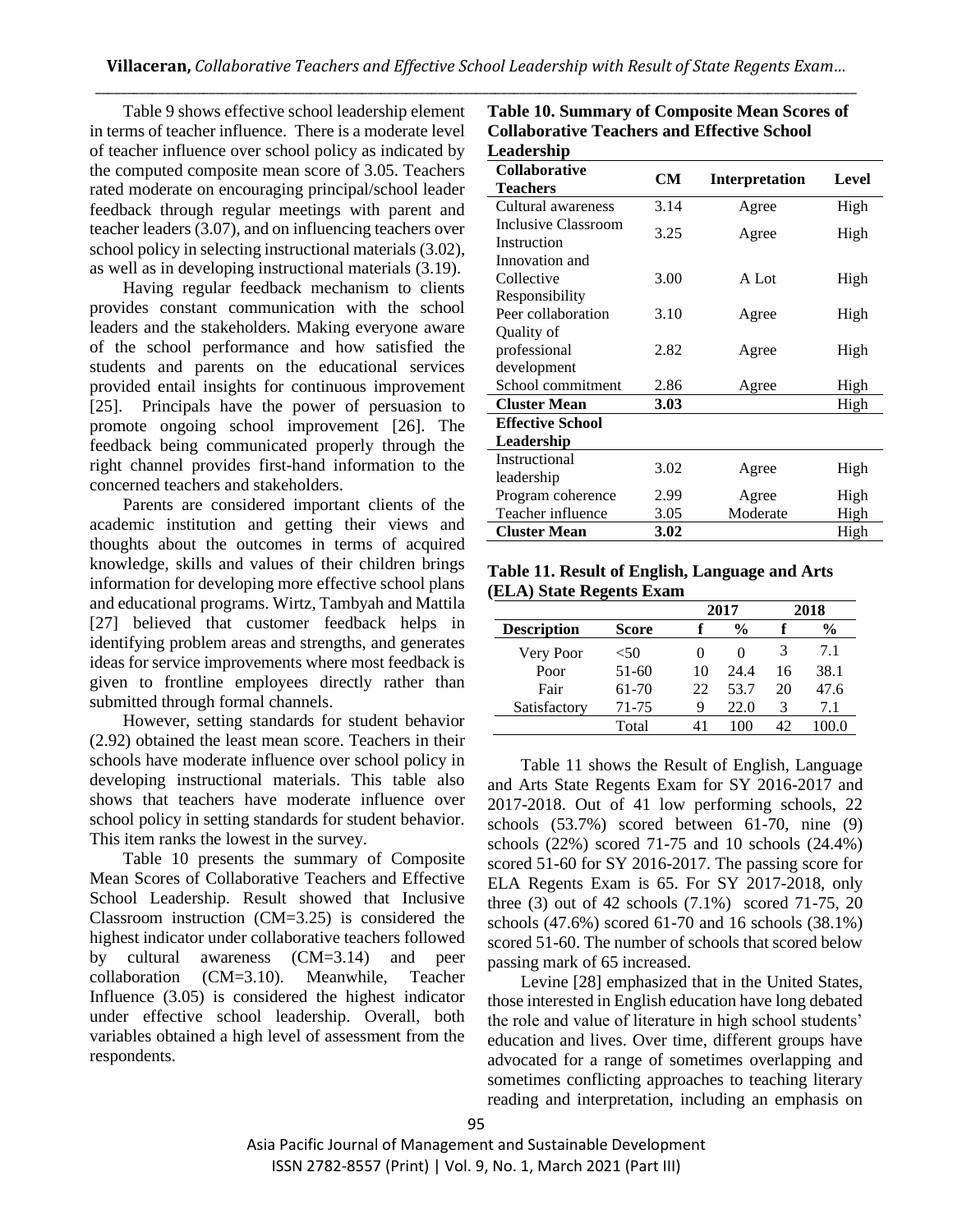historical context and authorial biography; a New Critical turn away from biography and toward the selfcontained stylistic coherence of a text; a "reader response" model that argued for the importance of individual readers' experiences of—and active contributions to—literary meaning-making; and the application of critical theories about race, class, gender, and power to examine a text's potential complicity in silencing minoritized voices.

| Table 12. Result of Math State Regents Exam |  |
|---------------------------------------------|--|
|---------------------------------------------|--|

|                    |         |          | 2017          |              | 2018          |
|--------------------|---------|----------|---------------|--------------|---------------|
| <b>Description</b> | Score   | F        | $\frac{0}{0}$ |              | $\frac{6}{9}$ |
| Very Poor          | < 50    | 0        | 00            | 00           | 0.0           |
| Poor               | $51-60$ | 11       | 28.2          | 27 O         | 69.2          |
| Fair               | 61-70   | 28       | 71.8          | 12. $\Omega$ | 30.8          |
| Satisfactory       | 71-75   | $\Omega$ | 0.0           | 0.0          | 0.0           |
|                    | Total   | 39       |               | 39           |               |

Table 12 shows the Result of Math State Regents Exam for 39 Low Performing High Schools in New York City. For SY 2016-2017 28 out of 39 schools (71.8%) scored 61-70 and 11 schools (28.2%) scored 51-60. The passing mark for Math Regents Exam is 65. Further, SY 2017-2018 reveals that 27 out of 39 schools scored 51-60. The number of schools that scored below 65 is more than doubled while the remaining 12 schools (30.8%) scored 61-70. For two consecutive years no school scored an average above 70 in the Math Regents Exam.

Kang [29] noted that the New York State English Regents is a mandated standardized exam that students in New York State must pass in order to graduate from high school. Many students across the state struggle to meet these minimum qualifications. The state and the city use the scores on this exam as a method for evaluating school performance, principal performance, and teacher performance.

Table 13. Significant Relationship Between Collaborative Teachers and effective School Leadership

|                                                                  |           | r-value p-value |
|------------------------------------------------------------------|-----------|-----------------|
| Collaborative Teachers and<br><b>Effective School Leadership</b> | $.952***$ | .000            |

*\*\*. Correlation is significant at the 0.01 level (2-tailed)*

Table 13 presents the significant relationship across four selected essential elements for school learning environment. Result showed that there are significant relationships among the four essential elements as denoted by the computed p-values of less than 0.01 alpha level. This signifies that the higher response in one element could also obtain higher response on another element. It implies that these elements are correlated with one another. Blömeke and Klein [30] found out that a climate of trust plays an important role for the extent of autonomy perceived. Administrative leadership was significantly related to the amount of appraisal the teachers reported. It is good to note that rigorous instruction has something to do with collaborative teachers, supportive environment and effective school leadership. It gives a better view of how the respondents, both teachers and students, assessed objectively the performance of their respective institutions. Those respondents who answered higher in one element are also those respondents who answered high on another element.

| Table 14. Significant Relationship Between       |
|--------------------------------------------------|
| Collaborative Teachers and the Result of ELA and |
| Math State Regents Exam                          |

|                                             | ELA     |             |             | Math        |
|---------------------------------------------|---------|-------------|-------------|-------------|
| <b>Collaborative</b><br><b>Teachers</b>     | r-value | p-<br>value | r-<br>value | p-<br>value |
| Cultural awareness                          | .246    | .117        | $.528**$    | .001        |
| inclusive classroom<br>instruction          | .059    | .710        | .243        | .135        |
| Innovation and collective<br>responsibility | .023    | .887        | .194        | .236        |
| Peer collaboration                          | .156    | .325        | .168        | .306        |
| Quality of professional<br>development      | .155    | .328        | .057        | .730        |
| School commitment                           | .072    | .648        | $-.016$     | .924        |

*\*. Correlation is significant at the 0.05 level (2 tailed).*

Teachers must first come to understand their identity as member of a cultural community so that they are capable of teaching their students to identify their own place, position and purpose as a cultural member. Lin and Bates [31] found out that teachers who do not consider their cultural identities run the risk of not accepting and respecting the diversity in cultures displayed by the students. Culturally responsive and competent educators can foster a climate of inclusion, respect, connection and caring classroom. Interpersonal relationships are built and a caring learning climate is achieved.

Table 15 reveals the significant relationship between effective school leadership and the result of ELA and Math State Regents Exam. Results showed that there is no significant relationship between the result of ELA and the school performance in terms of effective school leadership as well as the result of Math State Regents Exam.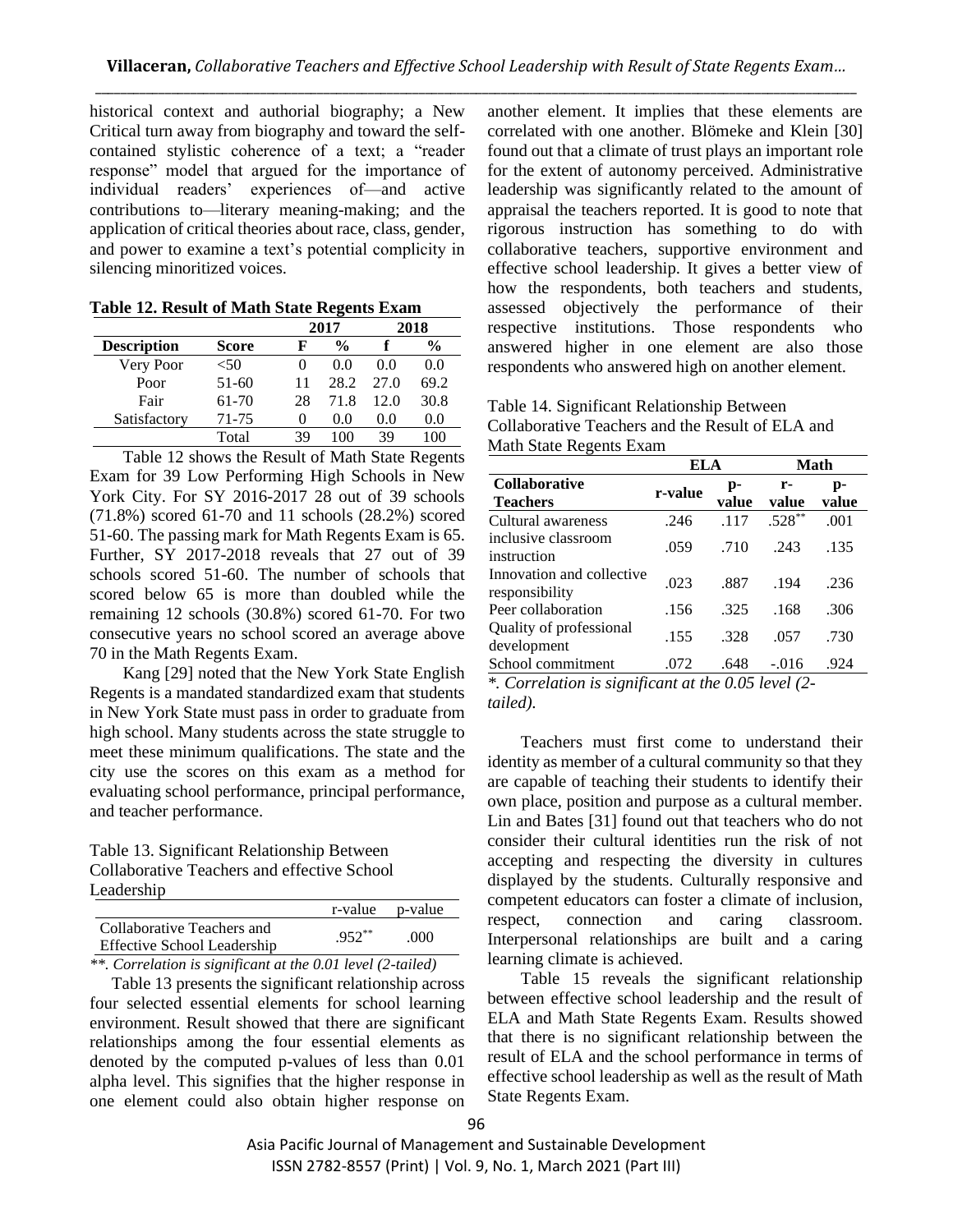|                                                                | ELA     |             |         | Math    |  |
|----------------------------------------------------------------|---------|-------------|---------|---------|--|
| <b>Effective School</b><br>Leadership                          | r-value | p-<br>value | value   | p-value |  |
| Instructional leadership                                       | .243    | .121        | .120    | .467    |  |
| Program coherence                                              | .223    | .155        | .171    | .299    |  |
| Teacher influence                                              | .042    | .791        | $-.005$ | .975    |  |
| $*$ Correlation is significant at the 0.05 level $(2$ -tailed) |         |             |         |         |  |

Table 15. Significant Relationship Between Effective School Leadership and the Result of ELA and Math State Regents Exam

. Correlation is significant at the 0.05 level (2-tailed).

Result of the study of Seashore Louis, Dretzke and Wahlstrom [32] showed that leadership variables are positively related to student learning and also suggested that both shared and instructionally focused leadership are complementary approaches for improving schools. Although the result of the present study does not show any relationship, on the positive note, it shows that the respondents have strong belief on the leadership of school principals. Meanwhile, the result of the study of Sun and Leithwood [33] also suggests that Transformational School Leadership (TSL) has small but significant effects on student achievement. Some TSL practices are especially powerful explanations of these effects, and a large handful of variables both moderate and mediate.

## **CONCLUSION AND RECOMMENDATION**

The selected public high schools under study have higher level of assessment on collaborative teachers in terms of inclusive classroom instruction as compared to quality of professional development. Likewise, they have higher level of assessment on effective school leadership in terms of teacher influence as compared to program coherence. Significant positive relationship exists between collaborative teachers and effective school leadership.

Majority of the schools have poor to fair performance in English, Language and Arts as well as in Math State Regents Exam where it increases the number of poor performances in 2018. Meanwhile, no significant relationship exists between the result of State Regents Exams and collaborative teachers except between Math State Regents Exam and cultural awareness with moderate positive relationship. Furthermore, no significant relationship exists between State Regents Exams and Effective School Leadership.

There are results in this study that are interesting and hard to reconcile. It is surprising that the low performing high schools generally performed well on the two elements of Framework for Great Schools. The researcher also realized that the annual survey cannot be used for needs assessment of struggling schools. This is why, the researcher adopted the recommendations of the Turnaround Challenge prepared by the grant from the Bill and Melinda Gates Foundation. Researching the nature of underperformance in schools serving disadvantaged, high-poverty enrollments (which represent the bulk of failing schools); examining the well-documented practices of individual high-performing schools serving these enrollments and distilling the strategies they use to achieve their results; analyzing a wide spectrum of scaled-up school intervention, from those simply providing guidance and added capacity to more extensive initiatives involving staff or principal replacement, closure/reopening, and the establishment of special turnaround "zones" with altered operating conditions; isolating the key elements, intensity, duration, resources, and funding required for turnaround of under- performing schools to take root; and developing a framework for state policymakers and school district leaders to use in developing the systems, approaches, expanded capacity, and resource levels required to bring about dramatic transformation in struggling schools.

Several strategies were proposed to enhance the State Regents Exams based on the school learning environment as to effective school leadership and collaborative teachers especially on cultural awareness which might have influenced the performance of the students. The proposed strategies may be implemented and evaluated to determine its effectiveness as part of the intervention measures of the low performing public schools in the US.

The study is only limited to the 42 identified public schools in the US with low performance in the State Regents Exams and the number does not generally represent the entire public schools in the city under study. Comparative analysis on the evaluation of school learning environment based on the six elements of the framework between low performing and high perming public high schools may be considered for future investigation.

#### **REFERENCES**

- [1] Odhiambo, G., &Hii, A. (2012). Key stakeholders' perceptions of effective school leadership. *Educational Management Administration & Leadership*, *40*(2), 232-247.
- [2] Masewicz, S. M., & Vogel, L. (2014). Stewardship as a sense-making model of leadership: Illuminating the behaviors and practices of effective school principals in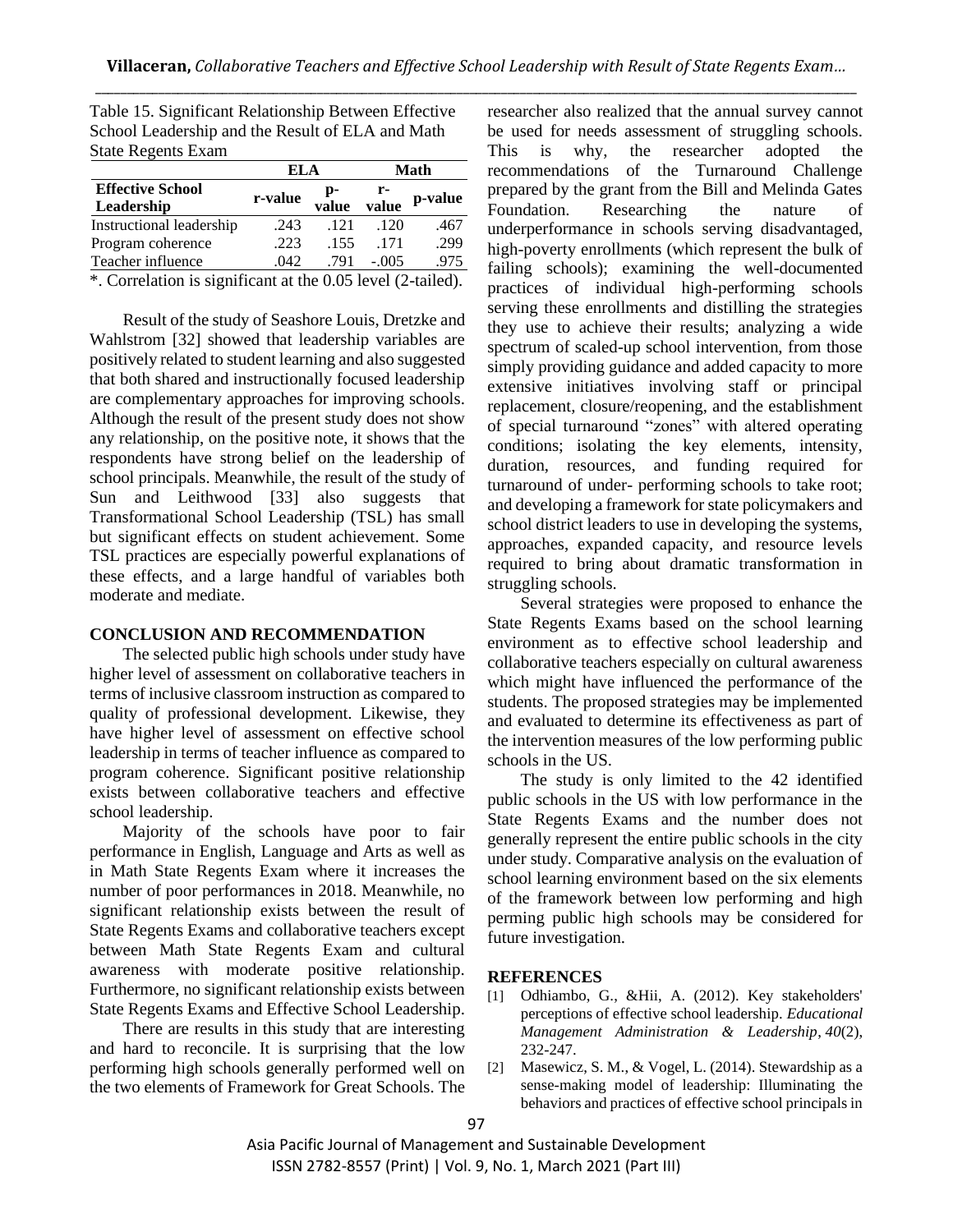challenging public school contexts. *Journal of school Leadership*, *24*(6), 1073-1098.

- [3] Sammons, P., Gu, Q., Day, C., &Ko, J. (2011). Exploring the impact of school leadership on pupil outcomes: Results from a study of academically improved and effective schools in England. *International journal of educational management*, *25*(1), 83-101.
- [4] Preston, J. P., Claypool, T. R., Rowluck, W., & Green, B. (2015). Exploring the concepts of traditional Inuit leadership and effective school leadership in Nunavut (Canada). *Comparative and International Education/ÉducationComparéeetInternationale*, *44*(2) , 2.
- [5] Witziers, B., Bosker, R. J., &Krüger, M. L. (2003). Educational Leadership and Student Achievement: The Elusive Search for an Association. Educational Administration Quarterly, 39(3), 398-425. https://doi.org/10.1177/0013161X03253411
- [6] Nikolaros, J. (2015). Strategies for effective school leadership. *Global Journal of Educational Studies*, *1*, 45-51.
- [7] Notman, R., & Henry, A. D. (2010). Building and sustaining successful school leadership in New Zealand. Leadership and Policy in Schools, 10(4), 375- 394. http://dx.doi.org/10.1080/15700763.2011.610555
- [8] Msila, V. (2012). Fostering an effective school through moral leadership: A South African case study. *International Journal of Social Sciences and Education*, *2*(1), 174-192.
- [9] Garza, Jr, E., Drysdale, L., Gurr, D., Jacobson, S., & Merchant, B. (2014). Leadership for school success: Lessons from effective principals. *International Journal of Educational Management*, *28*(7), 798-811.
- [10] Bowen, G. A. (2009). Document analysis as a qualitative research method. *Qualitative Research Journal, 9*(2), 27-40. doi:10.3316/QRJ0902027
- [11] Gay, G. (2013). Teaching to and through cultural diversity. *Curriculum inquiry*, *43*(1), 48-70.
- [12] Grady, S., Brungardt, K., & Doll, J. (2018). The impact of classroom instruction on cultural awareness and sensitivity in occupational therapy students. *Journal of Occupational Therapy Education*, *2*(2), 1.
- [13] Belli, S. A. (2018). A Study on ELT Students' Cultural Awareness and Attitudes towards Incorporation of Target Culture into Language Instruction. *Journal of Language and Linguistic Studies*, *14*(1), 102-124.
- [14] Davis, E. R. (2016). Promoting and Selecting Culturally Relevant Teaching Materials And Pedagogy In Our Schools, Dissertations. 170. https://digitalcommons.nl.edu/diss/170
- [15] Hall, T., Strangeman, N., & Meyer, A. (2011). Differentiated instruction and implications for UDL implementation (pp. 24). *Washington, DC: National Center on Accessing the General Curriculum*.
- [16] Ajowi, J. O., &Simatwa, E. M. (2010). The role of

guidance and counseling in promoting student discipline in secondary schools in Kenya: A case study of Kisumu district. *Educational Research and Reviews*, *5*(5), 263.

- [17] Moolenaar, N. M. (2012). A social network perspective on teacher collaboration in schools: Theory, methodology, and applications. *American journal of education*, *119*(1), 7-39.
- [18] Meirink, J. A., Imants, J., Meijer, P. C., &Verloop, N. (2010). Teacher learning and collaboration in innovative teams. *Cambridge journal of education*, *40*(2), 161-181.
- [19] Schmidt, W. H. (2012). At the precipice: The story of mathematics education in the United States. Peabody Journal of Education, 87, 133-156. doi:10.1080/01619 56x.2012.642280
- [20] Aydin, A., Sarier, Y., &Uysal, S. (2013). The Effect of School Principals' Leadership Styles on Teachers' Organizational Commitment and Job Satisfaction. *Educational sciences: Theory and practice*, *13*(2), 806-811.
- [21] Yoeli, R., &Berkovich, I. (2010). From personal ethos to organizational vision: narratives of visionary educational leaders. *Journal of Educational Administration*.
- [22] Robinson, V. M. (2010). From instructional leadership to leadership capabilities: Empirical findings and methodological challenges. *Leadership and policy in schools*, *9*(1), 1-26.
- [23] Horng, E., & Loeb, S. (2010). New thinking about instructional leadership. *Phi Delta Kappan*, *92*(3), 66- 69.
- [24] Ercetin, S. S., & Maya, I. C. (2010). A Key Concept in Effective School Development: Strategic Leadership. In *2nd Internation Symposium on sustainable development* (pp. 212-215).
- [25] Aitken, E. N. (2009). Effective Leadership and Assessment Working Together for School Improvement: Hitching the Horse to the Cart. *International Journal of Learning*, *16*(3).
- [26] Davis, S. H., & Leon, R. J. (2014). Developing a Leadership Brand: The Heart of Effective School Leadership in Turbulent Times. *Planning & Changing*, *45*.
- [27] Wirtz, J., Tambyah, S. K., &Mattila, A. S. (2010). Organizational learning from customer feedback received by service employees. *Journal of Service Management*.
- [28] Levine, S. (2019). A Century of Change in High School English Assessments: An Analysis of 110 New York State Regents Exams, 1900–2018. *Research in the Teaching of English*, *54*(1), 31-57.
- [29] Kang, R. J. L. (2015). *Assessment matters: Negotiating the New York State English Regents exam* (Doctoral dissertation, Teachers College, Columbia University).
- **[30]** Blömeke, S., & Klein, P. (2013). When is a school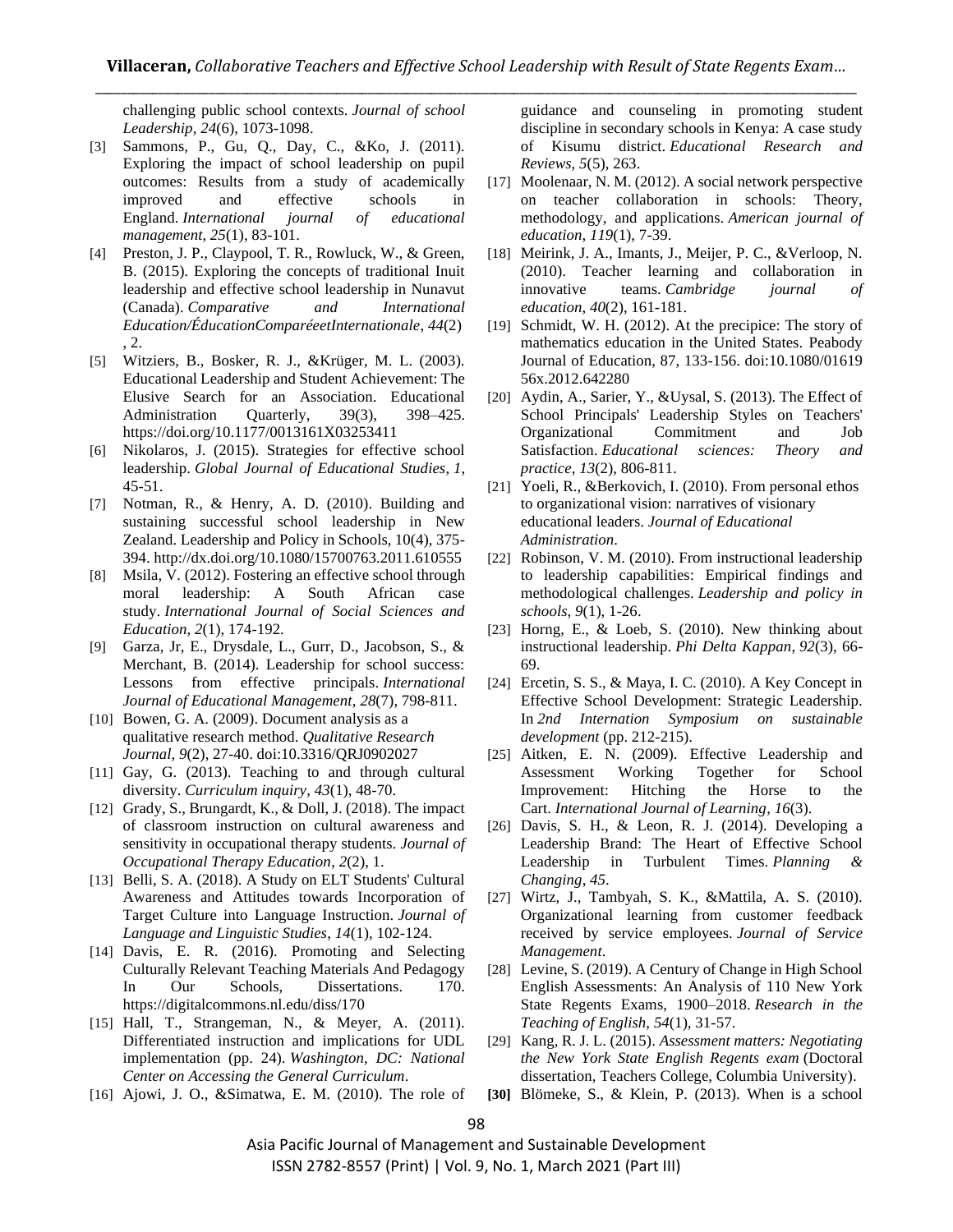environment perceived as supportive by beginning mathematics teachers? Effects of leadership, trust, autonomy and appraisal on teaching quality. *International Journal of Science and Mathematics Education*, *11*(4), 1029-1048.

- [31] Lin, M., & Bates, A. (2014). Who Is in My Classroom? Teachers Preparing to Work with Culturally Diverse Students. *International Research in Early Childhood Education*, *5*(1), 27-42.
- [32] Seashore Louis, K., Dretzke, B., &Wahlstrom, K. (2010). How does leadership affect student achievement? Results from a national US survey. School Effectiveness and School Improvement, 21(3),

315–336.

https://doi.org/10.1080/09243453.2010.486586

[33] Sun, J., &Leithwood, K. (2012). Transformational school leadership effects on student achievement. *Leadership and Policy in Schools*, *11*(4), 418-451.

## **COPYRIGHTS**

Copyright of this article is retained by the author/s, with first publication rights granted to APJMSD. This is an openaccess article distributed under the terms and conditions of the Creative Commons Attribution license (http://creative commons.org/licenses/by/4).

| <b>KRA/Objectives</b>                                                                                                                                         | <b>Strategies</b>                                                                                                                                                                                                                                                                                                                                                                                                                                             | <b>Expected Outcomes</b>                                                                                                                                                                                                                                                                        | <b>Persons Responsible</b>                                                                                                                                                                                                                                                                                                       |
|---------------------------------------------------------------------------------------------------------------------------------------------------------------|---------------------------------------------------------------------------------------------------------------------------------------------------------------------------------------------------------------------------------------------------------------------------------------------------------------------------------------------------------------------------------------------------------------------------------------------------------------|-------------------------------------------------------------------------------------------------------------------------------------------------------------------------------------------------------------------------------------------------------------------------------------------------|----------------------------------------------------------------------------------------------------------------------------------------------------------------------------------------------------------------------------------------------------------------------------------------------------------------------------------|
| Cultural awareness                                                                                                                                            | a.Designing activities that are                                                                                                                                                                                                                                                                                                                                                                                                                               | The lesson provided students                                                                                                                                                                                                                                                                    | a. Vice Principal for                                                                                                                                                                                                                                                                                                            |
| To make lessons<br>relevant to everyday<br>life experiences.                                                                                                  | engaging the students emotionally<br>and requiring them to connect the<br>new information with previously-<br>acquired knowledge.<br>b. Showing how the theory<br>discussed can be applied in practice<br>and how it relates to everyday<br>applications thru field trips,<br>inviting resource speakers and<br>doing investigatory projects.<br>c. Providing opportunities for<br>students to discuss why the topic is<br>worth learning and how the content | some opportunity to present<br>personal experiences and<br>observations that are relevant to<br>the lesson. The learning tasks<br>required students to<br>meaningfully connect the<br>subject matter to real life. The<br>students became engaged,<br>motivated and self-regulated<br>learners. | Supervision in all subject<br>areas, Subject Teachers and<br><b>Special Education Teachers</b><br>b. Vice principal for<br>Supervision in all subject<br>areas, Vice Principal for<br>Administration, Subject<br><b>Teachers and Special</b><br><b>Education Teachers</b><br>c. Subject and Special<br><b>Education Teachers</b> |
| <b>Inclusive Classroom</b>                                                                                                                                    | fits into their plans for the future.                                                                                                                                                                                                                                                                                                                                                                                                                         |                                                                                                                                                                                                                                                                                                 |                                                                                                                                                                                                                                                                                                                                  |
| Instruction<br>To receive support<br>on how to<br>incorporate students'<br>cultural and<br>linguistic<br>backgrounds in the<br>practice                       | Implementing culturally and<br>linguistically responsive curricula<br>and pedagogy that honor and<br>reflect students' diversity, social<br>and cultural backgrounds, language<br>and disabilities with ongoing<br>professional development and<br>support for teachers.                                                                                                                                                                                      | Teachers developed classrooms<br>that meet the needs of<br>linguistically and culturally<br>diverse learners. They also<br>modeled culturally responsive<br>and socially responsible<br>practices for students.                                                                                 | School Principal, Vice<br>Principal for<br>Administration, Vice<br>Principals for Supervision in<br>all subject areas, Guidance<br>Counselors, Social worker,<br>all Faculty members                                                                                                                                             |
| Innovation and<br>Collective<br>responsibility<br>To help maintain<br>discipline in the<br>entire school, not<br>just in the classroom                        | a. Training teachers on the<br>implementation of the school-wide<br>Discipline Plan with periodic<br>reviews and support.<br>b. Requiring teachers to contact<br>parents periodically throughout the<br>year.                                                                                                                                                                                                                                                 | a. School became safer and<br>students' academic<br>performance improved.<br>b. Students and teachers used<br>respectful language and active<br>listening.                                                                                                                                      | a.Principal, Dean of<br>Discipline<br>b. School Principal, Vice<br>Principals for Supervision                                                                                                                                                                                                                                    |
| Peer collaboration<br>To strengthen<br>collaboration among<br>the principal/school<br>leader, teachers, and<br>staff to make the<br>school run<br>effectively | <b>Creating Professional Learning</b><br>Communities(PLC) or teams<br>inorder to provide opportunities for<br>teachers to share insights and work<br>collaboratively with school<br>leaders/principal.                                                                                                                                                                                                                                                        | Teachers and staff are involved<br>in the design and<br>implementation of important<br>decisions and policies toward<br>school improvement.                                                                                                                                                     | School Principal, Vice<br>Principals for<br>Administration, all Faculty<br>members                                                                                                                                                                                                                                               |

Table 16. Proposed Strategies in Enhancing Student Performance in ELA and Math for Collaborative Teachers